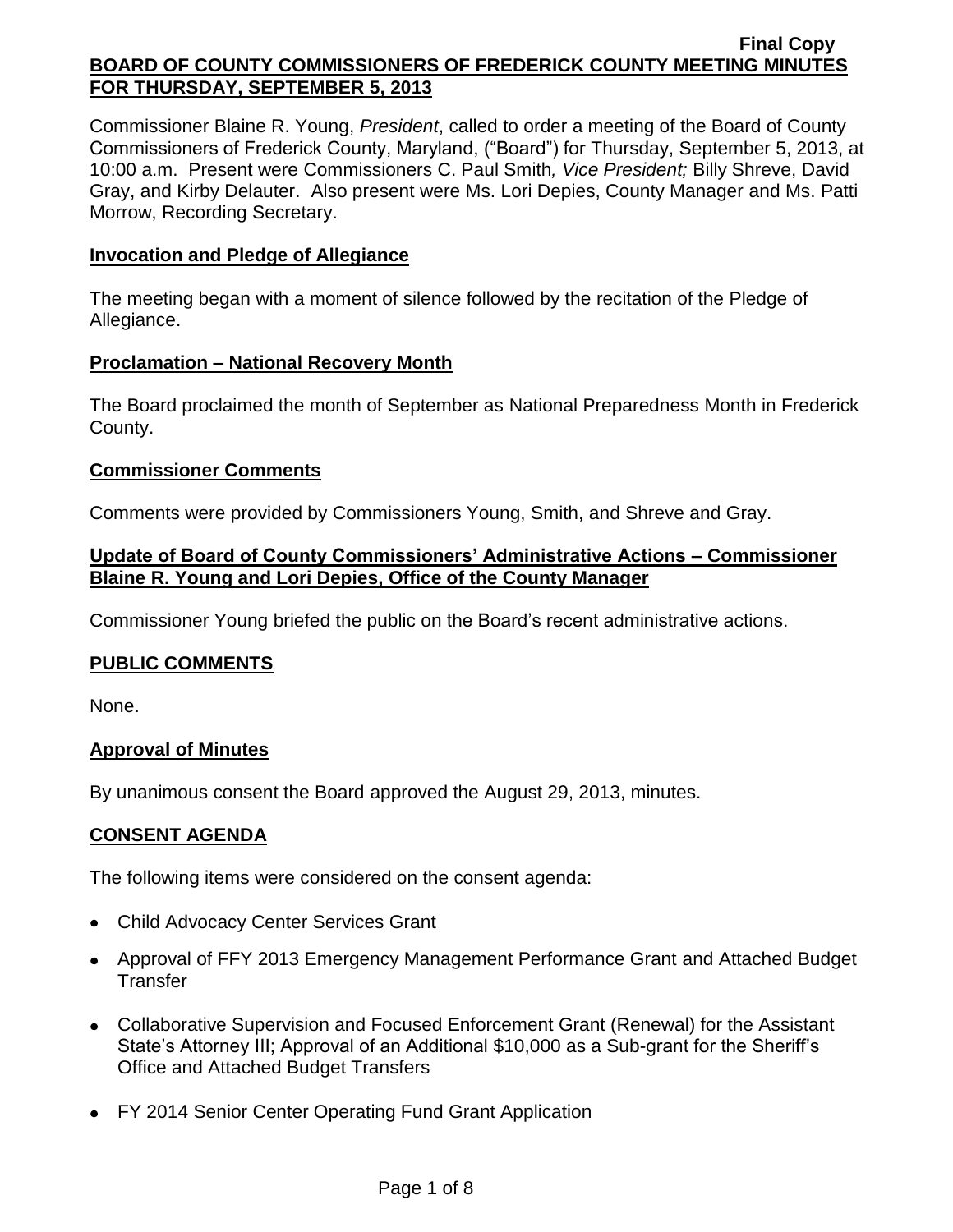*Motion to approve the consent agenda as presented – Passed 5-0.*

| <b>COMMISSIONERS</b> | <b>MOTION</b> | <b>SECOND</b> | <b>YES</b> | <b>NO</b> | <b>ABSTAIN</b> | <b>NOT PRESENT</b> |
|----------------------|---------------|---------------|------------|-----------|----------------|--------------------|
| Young                |               |               |            |           |                |                    |
| <b>Smith</b>         |               |               |            |           |                |                    |
| <b>Shreve</b>        |               |               |            |           |                |                    |
| Gray                 |               |               |            |           |                |                    |
| <b>Delauter</b>      |               | ^             |            |           |                |                    |

### **WORKSESSION**

### **Keller Property Memorandum of Understanding – Jason Stitt, Public Works Division**

Mr. Stitt and Mr. Robert Shen, Public Works Division, presented the MOU between the City of Frederick and the county, as required by the Keller property annexation resolution, to establish the upgrade, ownership, and maintenance of Yellow Springs Road, Walter Martz Road, and Rocky Springs Road where they abut the annexed property.

*Motion to take the MOU to public hearing as presented – Passed 5-0.*

| <b>COMMISSIONERS</b> | <b>MOTION</b> | <b>SECOND</b> | <b>YES</b> | <b>NO</b> | <b>ABSTAIN</b> | <b>NOT PRESENT</b> |
|----------------------|---------------|---------------|------------|-----------|----------------|--------------------|
| Young                |               |               |            |           |                |                    |
| <b>Smith</b>         |               |               | ,,,        |           |                |                    |
| <b>Shreve</b>        |               |               |            |           |                |                    |
| Gray                 |               |               | ~          |           |                |                    |
| <b>Delauter</b>      |               |               | n          |           |                |                    |

### **Waterbody Buffer Draft Zoning Ordinance Text Amendment – Eric Soter and Tim Goodfellow, Community Development Division**

Mr. Soter and Mr. Goodfellow presented the proposed text amendment that would address concerns with existing waterbody buffer regulations as outlined in the Business Friendly Improvement Area list.

*Motion to take the draft text amendment through the public review process – Passed 5-0.*

| <b>COMMISSIONERS</b> | <b>MOTION</b> | <b>SECOND</b> | <b>YES</b>   | <b>NO</b> | <b>ABSTAIN</b> | <b>NOT PRESENT</b> |
|----------------------|---------------|---------------|--------------|-----------|----------------|--------------------|
| Young                |               |               |              |           |                |                    |
| <b>Smith</b>         |               |               |              |           |                |                    |
| <b>Shreve</b>        |               |               |              |           |                |                    |
| Gray                 |               | ́             |              |           |                |                    |
| <b>Delauter</b>      |               |               | $\mathbf{v}$ |           |                |                    |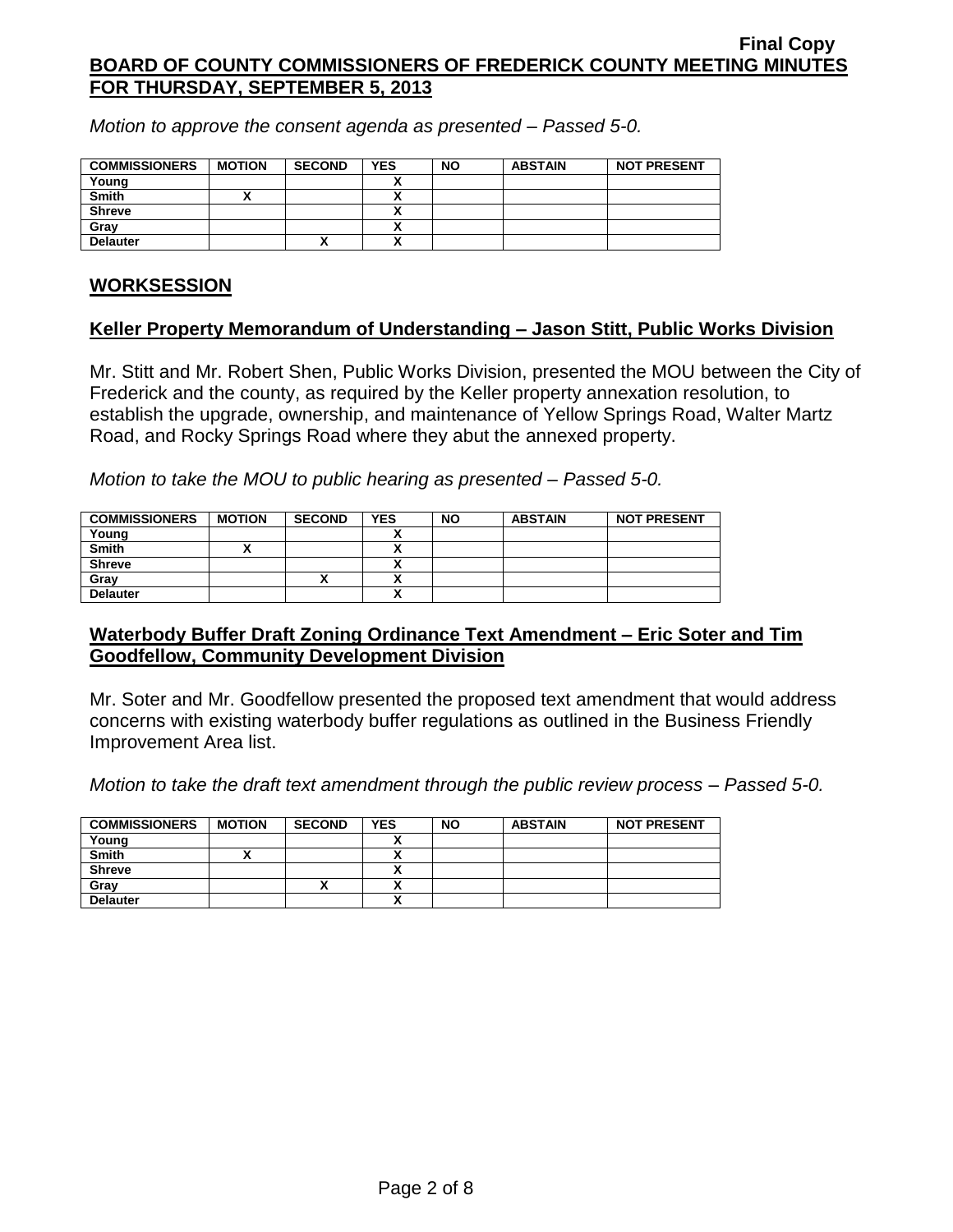### **ADMINISTRATIVE BUSINESS**

### **Bid Award - Purchasing Memo #14-034 – Construction Inspection and Construction Management Services for Roads and Bridges (IDQ Contract) – Diane George, Finance Division**

*Motion to approve Purchasing Memo #14-034 as presented – Passed 5-0.*

| <b>COMMISSIONERS</b> | <b>MOTION</b> | <b>SECOND</b> | <b>YES</b> | <b>NO</b> | <b>ABSTAIN</b> | <b>NOT PRESENT</b> |
|----------------------|---------------|---------------|------------|-----------|----------------|--------------------|
| Young                |               |               |            |           |                |                    |
| <b>Smith</b>         |               |               |            |           |                |                    |
| <b>Shreve</b>        |               | "             |            |           |                |                    |
| Gray                 |               |               |            |           |                |                    |
| <b>Delauter</b>      |               |               |            |           |                |                    |

### **Memorandums of Understanding for Sheltering Services – Jenny Short, Citizens Services Division**

Ms. Short and Ms. Pat Rosensteel, Citizens Services Division, presented the MOUs by and between the county and each of three nonprofit agencies to provide a total of \$135,000.00 in funding from the county's Housing Initiative Fund for sheltering services.

*Motion to approve the MOUs as presented – Passed 5-0.*

| <b>COMMISSIONERS</b> | <b>MOTION</b> | <b>SECOND</b> | <b>YES</b> | <b>NO</b> | <b>ABSTAIN</b> | <b>NOT PRESENT</b> |
|----------------------|---------------|---------------|------------|-----------|----------------|--------------------|
| Young                |               |               |            |           |                |                    |
| <b>Smith</b>         |               |               |            |           |                |                    |
| <b>Shreve</b>        |               |               |            |           |                |                    |
| Grav                 |               |               |            |           |                |                    |
| <b>Delauter</b>      |               |               | ↗          |           |                |                    |

## **Municipal Recycling Drop Off Centers Initiatives and Incentives – Kevin Demosky, Utilities and Solid Waste Management Division**

Mr. Demosky presented the request to continue the pilot program as a permanent program for the three (3) active drop-off centers in Middletown, Walkersville, and Emmitsburg. He also indicated a request to include The City of Frederick and the Town of Thurmont, if they would choose to participate in the program as well as the modifications presented.

*Motion to approve the recommendation to continue the pilot program as a permanent program with modifications as presented – Passed 5-0.*

| <b>COMMISSIONERS</b> | <b>MOTION</b> | <b>SECOND</b> | <b>YES</b>   | <b>NO</b> | <b>ABSTAIN</b> | <b>NOT PRESENT</b> |
|----------------------|---------------|---------------|--------------|-----------|----------------|--------------------|
| Young                |               |               |              |           |                |                    |
| <b>Smith</b>         | ↗             |               |              |           |                |                    |
| <b>Shreve</b>        |               |               |              |           |                |                    |
| Gray                 |               |               |              |           |                |                    |
| <b>Delauter</b>      |               |               | $\mathbf{v}$ |           |                |                    |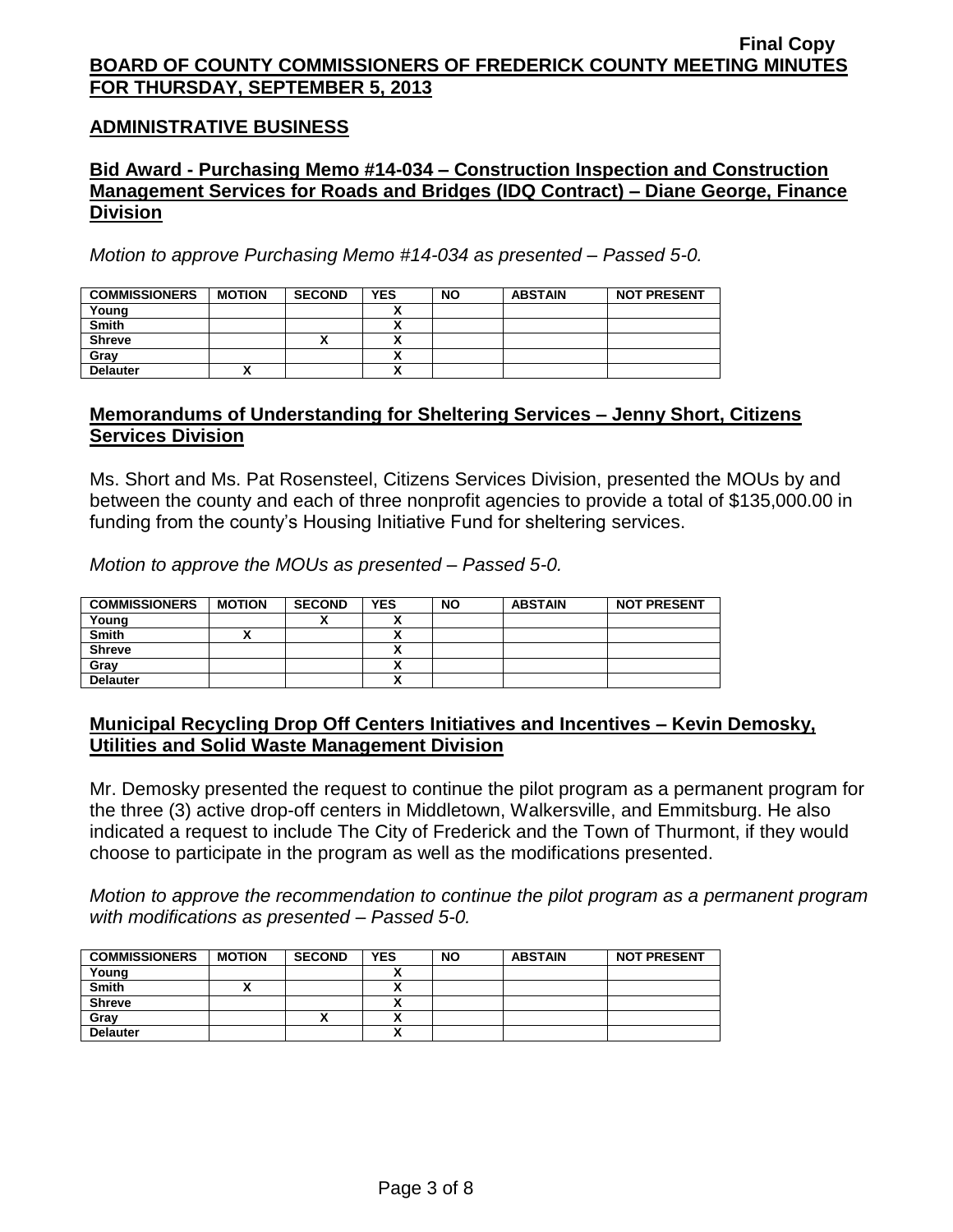# **Updates from County Commissioners' Liaison – Dave Dunn, Community Development Division**

Mr. Dunn presented the updates.

*No action was taken as this item was informational.*

### **COMMISSIONER COMMENTS**

None.

### **PUBLIC COMMENTS**

None.

### **QUESTIONS – PRESS**

None.

### **CLOSED SESSION**

Maryland Annotated Code State Government Article § 10-508(a) (7) To consult with counsel to obtain legal advice on a legal matter and (8) To consult with staff, consultants, or other individuals about pending or potential litigation.

**Topic** – To consider a proposed settlement of a debt.

Maryland Annotated Code State Government Article § 10-508(a) (7) To consult with counsel to obtain legal advice on a legal matter.

**Topic** – To discuss with the County Attorney and county staff the legal issues involved in an existing agreement.

*Motion to go into closed session – Passed 5-0.*

| <b>COMMISSIONERS</b> | <b>MOTION</b> | <b>SECOND</b> | <b>YES</b> | <b>NO</b> | <b>ABSTAIN</b> | <b>NOT PRESENT</b> |
|----------------------|---------------|---------------|------------|-----------|----------------|--------------------|
| Young                |               |               | ^          |           |                |                    |
| <b>Smith</b>         |               |               | ^          |           |                |                    |
| <b>Shreve</b>        |               |               | ~          |           |                |                    |
| Gray                 |               |               | ^          |           |                |                    |
| <b>Delauter</b>      |               | ́             | ^          |           |                |                    |

## **ADJOURN**

The meeting adjourned at 11:07 a.m.

Patricia Morrow Recording Secretary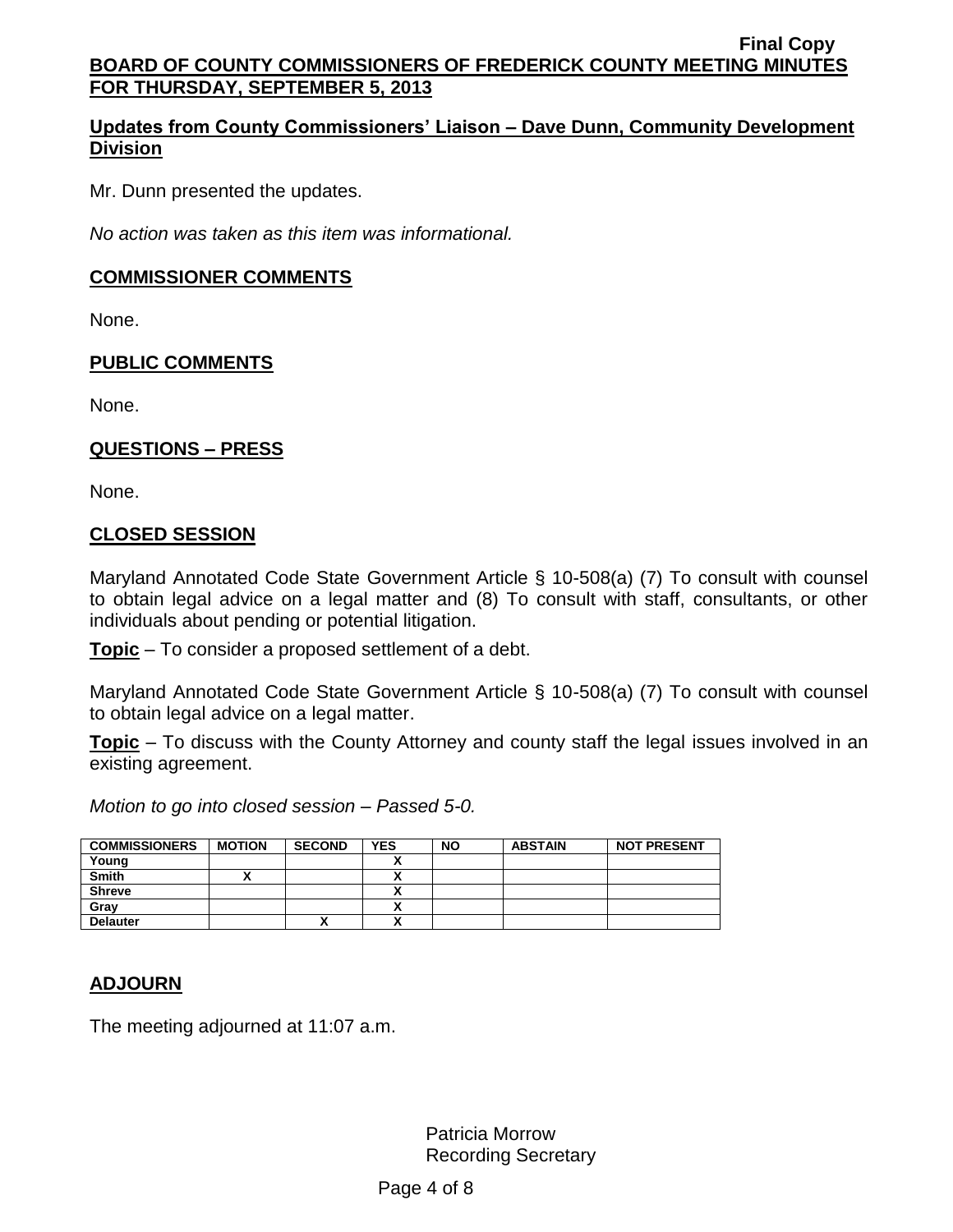# **FORM OF STATEMENT FOR CLOSING THE MEETING OF THURSDAY, SEPTEMBER 5, 2013**

# **STATUTORY AUTHORITY TO CLOSE SESSION**

## **State Government Article §10-508(a):**

(7) To consult with counsel to obtain legal advice on a legal matter and (8) To consult with staff, consultants, or other individuals about pending or potential litigation.

## **Motion:**

Upon a motion by Commissioner Smith, seconded by Commissioner Delauter, the Board voted 5-0 to go into closed session under the Maryland Annotated Code State Government Article § 10-508(a) (7) To consult with counsel to obtain legal advice on a legal matter and (8) To consult with staff, consultants, or other individuals about pending or potential litigation.

## **Time and Location:**

11:10 a.m. – Third Floor Meeting Room, Winchester Hall

# **Topic to be Discussed:**

To consider a proposed settlement of a debt.

Patricia Morrow Recording Secretary

\_\_\_\_\_\_\_\_\_\_\_\_\_\_\_\_\_\_\_\_\_\_\_\_\_\_\_\_\_\_\_\_\_\_\_\_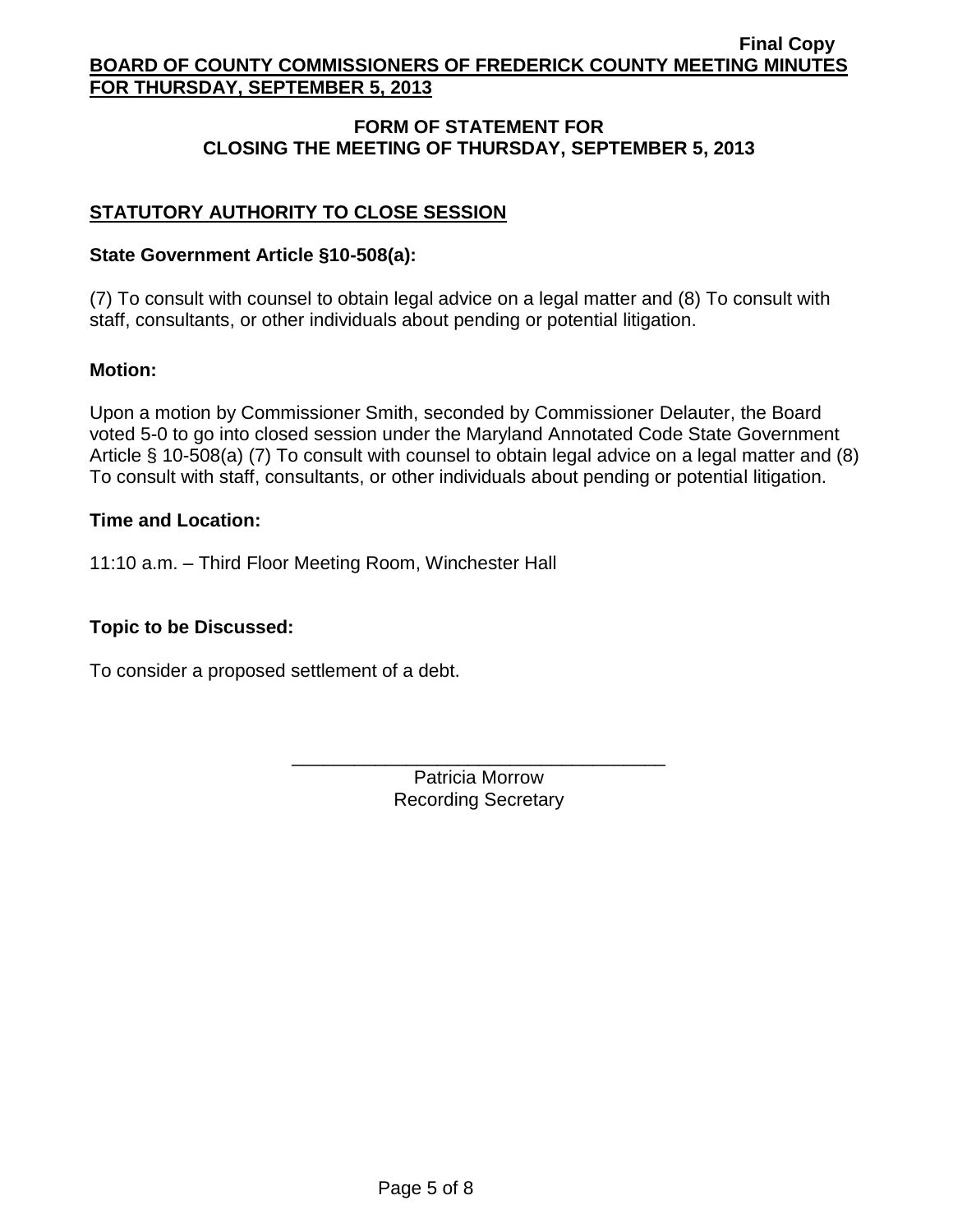### **FORM OF STATEMENT FOR MINUTES OF NEXT OPEN MEETING ON THURSDAY, SEPTEMBER 12, 2013, FOLLOWING THE CLOSED MEETING OF THURSDAY, SEPTEMBER 5, 2013**

# **STATUTORY AUTHORITY TO CLOSE SESSION**

## **State Government Article §10-508(a):**

(7) To consult with counsel to obtain legal advice on a legal matter and (8) To consult with staff, consultants, or other individuals about pending or potential litigation.

## **Motion:**

Upon a motion by Commissioner Smith, seconded by Commissioner Delauter, the Board voted 5-0 to go into closed session under the Maryland Annotated Code State Government Article § 10-508(a) (7) To consult with counsel to obtain legal advice on a legal matter and (8) To consult with staff, consultants, or other individuals about pending or potential litigation.

## **Time and Location:**

11:10 a.m. – Third Floor Meeting Room, Winchester Hall

## **Others in Attendance:**

L. Depies, J. Mathias, L. Thall, R. McCain, M. Roles, R. Santangelo

# **Topic Discussed:**

To consider a proposed settlement of a debt.

## **Action Taken:**

The Board authorized staff to accept the proposed settlement of a debt.

Patricia Morrow Recording Secretary

\_\_\_\_\_\_\_\_\_\_\_\_\_\_\_\_\_\_\_\_\_\_\_\_\_\_\_\_\_\_\_\_\_\_\_\_\_\_\_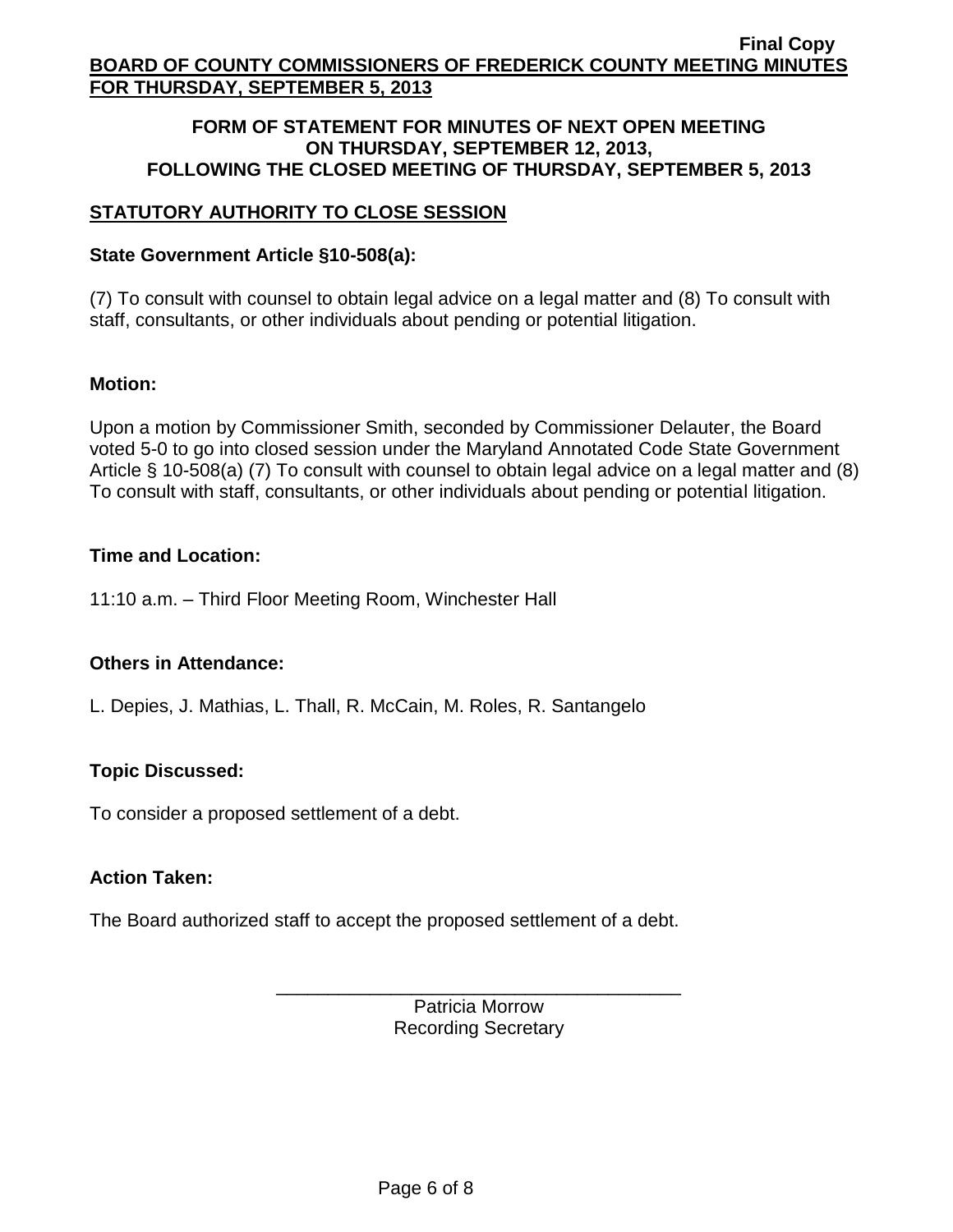# **FORM OF STATEMENT FOR CLOSING THE MEETING OF THURSDAY, SEPTEMBER 5, 2013**

# **STATUTORY AUTHORITY TO CLOSE SESSION**

### **State Government Article §10-508(a):**

(7) To consult with counsel to obtain legal advice on a legal matter.

### **Motion:**

Upon a motion by Commissioner Smith, seconded by Commissioner Delauter, the Board voted 5-0 to go into closed session under the Maryland Annotated Code State Government Article § 10-508(a) (7) To consult with counsel to obtain legal advice on a legal matter and (8) To consult with staff, consultants, or other individuals about pending or potential litigation.

### **Time and Location:**

11:10 a.m. – Third Floor Meeting Room, Winchester Hall

### **Topic to be Discussed:**

To discuss with the County Attorney and county staff the legal issues involved in an existing agreement.

> Patricia Morrow Recording Secretary

\_\_\_\_\_\_\_\_\_\_\_\_\_\_\_\_\_\_\_\_\_\_\_\_\_\_\_\_\_\_\_\_\_\_\_\_